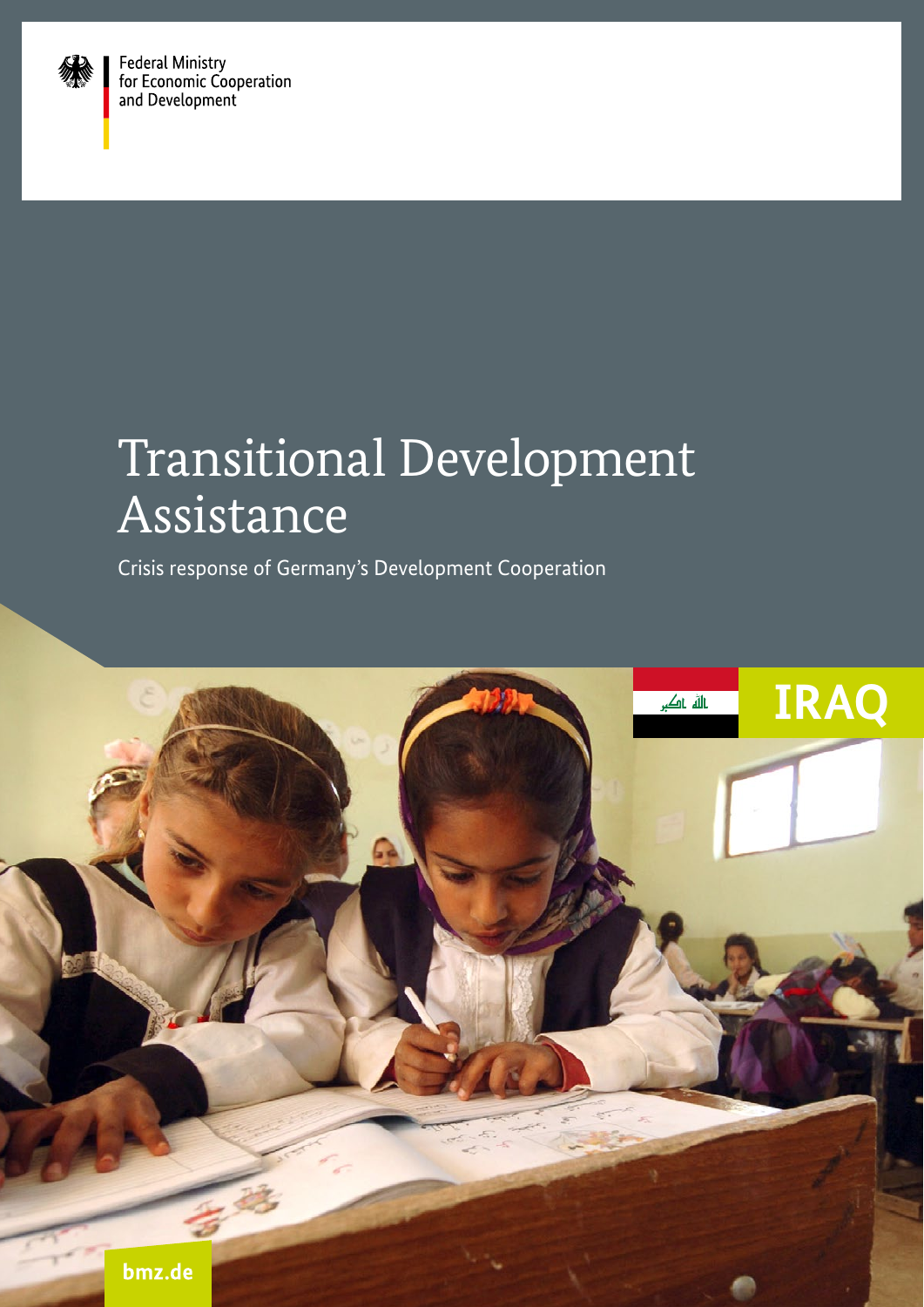

institutions in Iraq, Germany's Federal Ministry for Economic Cooperation and Development (BMZ) relies on its transitional development assistance focused on rebuilding basic infrastructure and important services as well as on strengthening

To strengthen the resilience of people and local economic development and good governance and beneficiaries by 2023. peaceful and inclusive societies. BMZ's transitional development assistance makes an important contribution to the overall German Development Cooperation in Iraq, which is strengthening social cohesion and resilience, promoting sustainable specifically supporting internally displaced persons. Our transitional development assistance portfolio in Iraq comprises 23 current projects with a total budget of around EUR 522 million. The geographic focus is set on the governorates of Dahuk and Erbil

in the Kurdistan Region of Iraq and currently shifting towards the liberated areas, specifically to the governorates of Ninewa and Anbar.

> … and aims to reach at least **11 million**<br>beneficiaries by 2023.

Transitional development assistance has benefited more than **3,8 million**

beneficiaries since 2016 …







## **Voices**

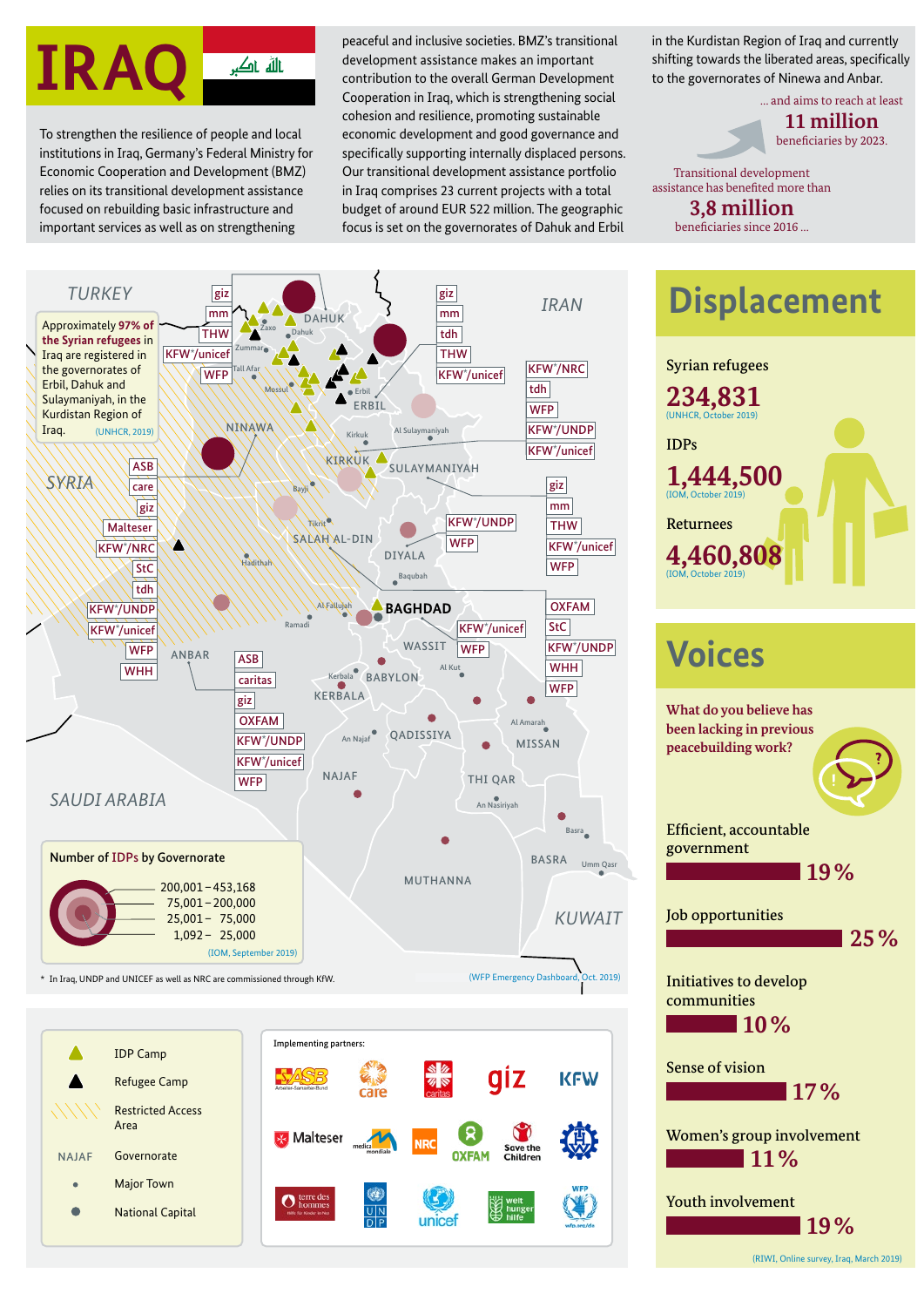## **Poverty**

Iraq's national poverty rate is **22,5%**, in the liberated areas it reached **41,2%**

(World Bank, 2018)

## **Labor force**

Iraq has one of the world's lowest labor force participation rates.



**Damages**

Total damages across all sectors



Highlighted sectoral damages



### **Covid-19 Comprehensive support for the most affected people**

**Protecting of families, children and adolescents** 

- **3 million people receive messaging** on prevention measures
- **Remote learning solutions for 1.2 million children and adolescents** affected by school closures, many of them in internally displaced people and refugee camps
- **300.000 children** provided with supplies to improve **WASH (water, sanitary and hygiene)** Implementing partner: KfW\*/Reconstruction Fund for

**Strengthening the health system**

- Building of **4 makeshift hospitals with 100 beds respectively**, including 40 intensive care beds
- Immediate treatment of **7.200 Covid-19 patients**
- Ensuring long-term stability in health care provision

Areas Affected by Terroristic Operations (REFAATO)

### **Who we work with**



Budget share by implementing partner

### **Where we work**



projects by governorate